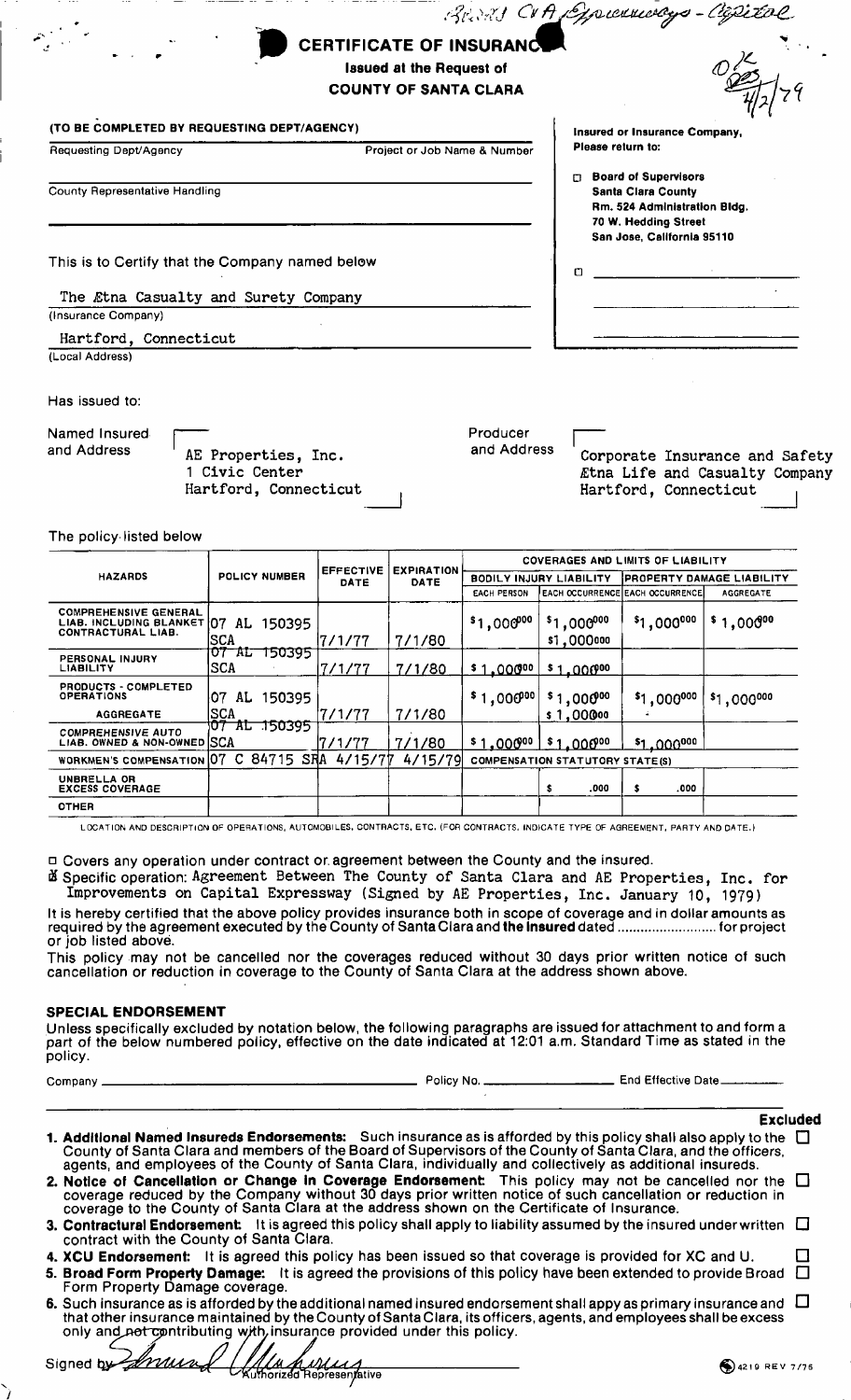# ^ ft *astO^* C

( t **W** 

AGREEMENT BETWEEN THE COUNTY OF SANTA CLARA AND A E PROPERTIES , INC. FOR IMPROVEMENTS ON CAPITOL EXPRESSWAY

**W**A*A* 

This agreement, made and entered into this day of FEB 2 6 <sup>1979</sup> , 1979 by and between A E Properties, Inc. (hereinafter called "Developer") and the County of Santa Clara, a political subdivision of the State of California (hereinafter called "County").

## WITNESSETH:

WHEREAS, developer desires to make extensive on-site improvements on the property bounded by Silver Creek Road, Capitol Expressway and Aborn Road.

WHEREAS, County of Santa Clara requires certain improvements within Capitol Expressway between Silver Creek Road and Aborn Road and the intersections of Capitol Expressway with Silver Creek Road and Aborn Road to mitigate the effects of the increased traffic, caused by the development.

WHEREAS, it is in the public interest of orderly and economic construction practices to complete said improvement under an agreement between developer and County.

NOW, THEREFORE, for and in consideration of their mutual promises, covenants and agreements; and subject to the terms, conditions and provisions hereinafter set forth, the parties do hereby agree as follows

- 1. Scope of Project. The scope of the project consists of:
	- a. Construct a new median island at the westerly approach of the Capitol Expressway-Silver Creek Road intersection at a location of 12 ft. northerly of the existing median island.
	- b. Construct pavement for 12 ft. wide additional left-turn traffic lane approximately 250 ft. long plus 120 ft. taper, southerly and adjacent to the new median island.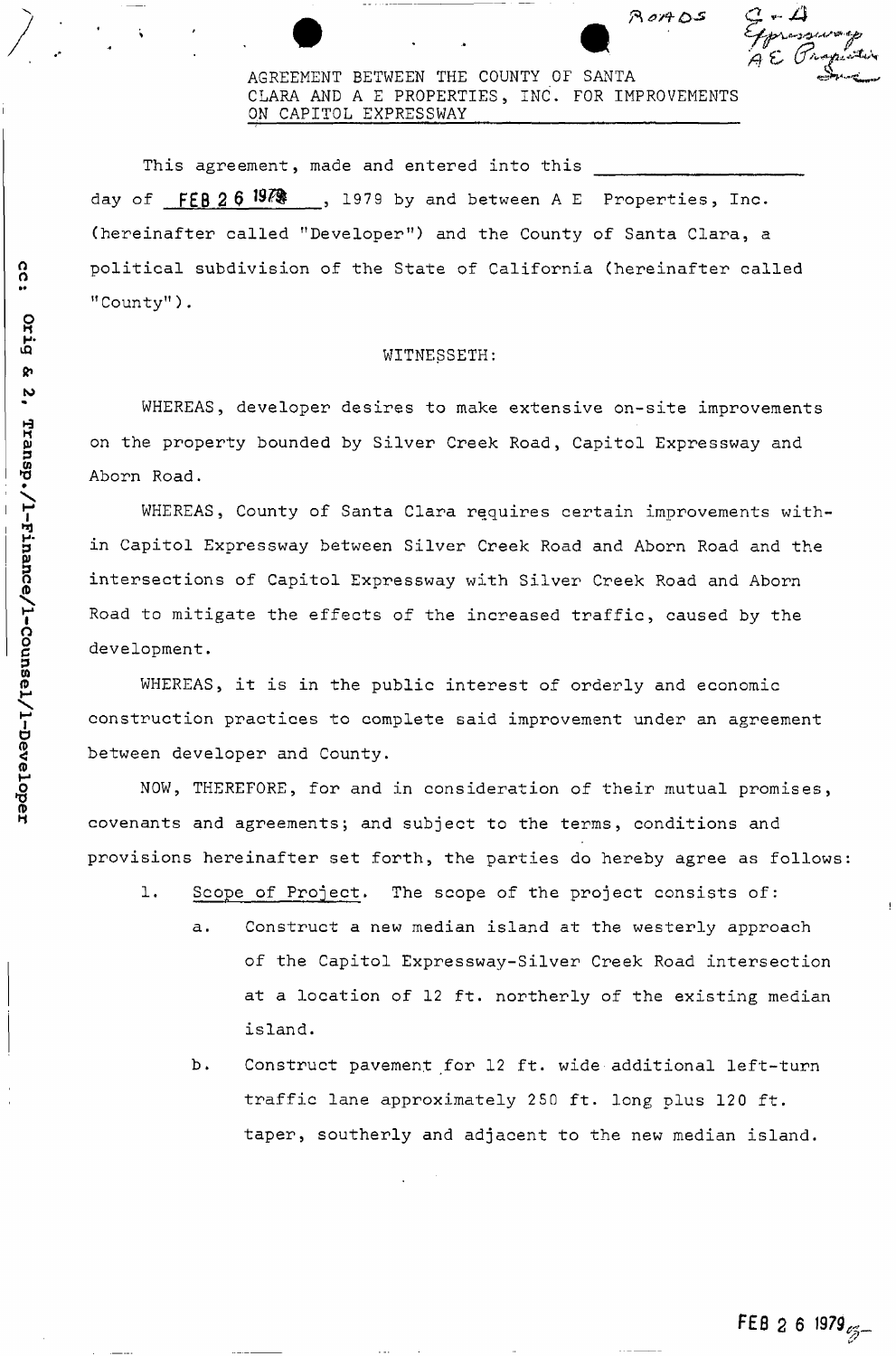- c. At the Capitol Expressway/Silver Creek Road intersection make such modifications to the existing traffic signal as required to accommodate the addition of a left-turn lane and the widening of Silver Creek Road. These traffic signal modifications include, but are not limited to, the following items:
	- (1) Relocate controller cabinet.
	- (2) Relocate two signal standards and salvage one standard.
	- (3) Relocate one electrolier.
	- (4) Relocate median pullbox and extend and/or shorten existing conduit.
	- (5) Install all conduit necessary to accommodate the modification of the Signal System.
	- (6) Replace pullboxes.
	- (7) Modify cabinet wiring to accept additional equip-
	- in ment. Furnish and install additional sensor units.
	- 08) Modify and relocate existing service point.
	- (9) Replace all detector lead-in cables to conform with County Standard Specifications (no splicing of cables allowed).
	- (10) Install new detector loops in portions of the intersection to provide proper operation.
	- (11) Relocate and replace in kind interconnect cable and conduit between Aborn Road and Silver Creek Road. At the Capitol Expressway/Aborn Road intersection make such modifications to the existing traffic signal system as required to accommodate the widening of Aborn Road west of Capitol Expressway and the installation of double left turns on Capitol Expressway to Aborn Road eastbound including loops and cable to controller cabinet for 2nd left-turn lane from Capitol Expressway southbound to Aborn Road eastbound.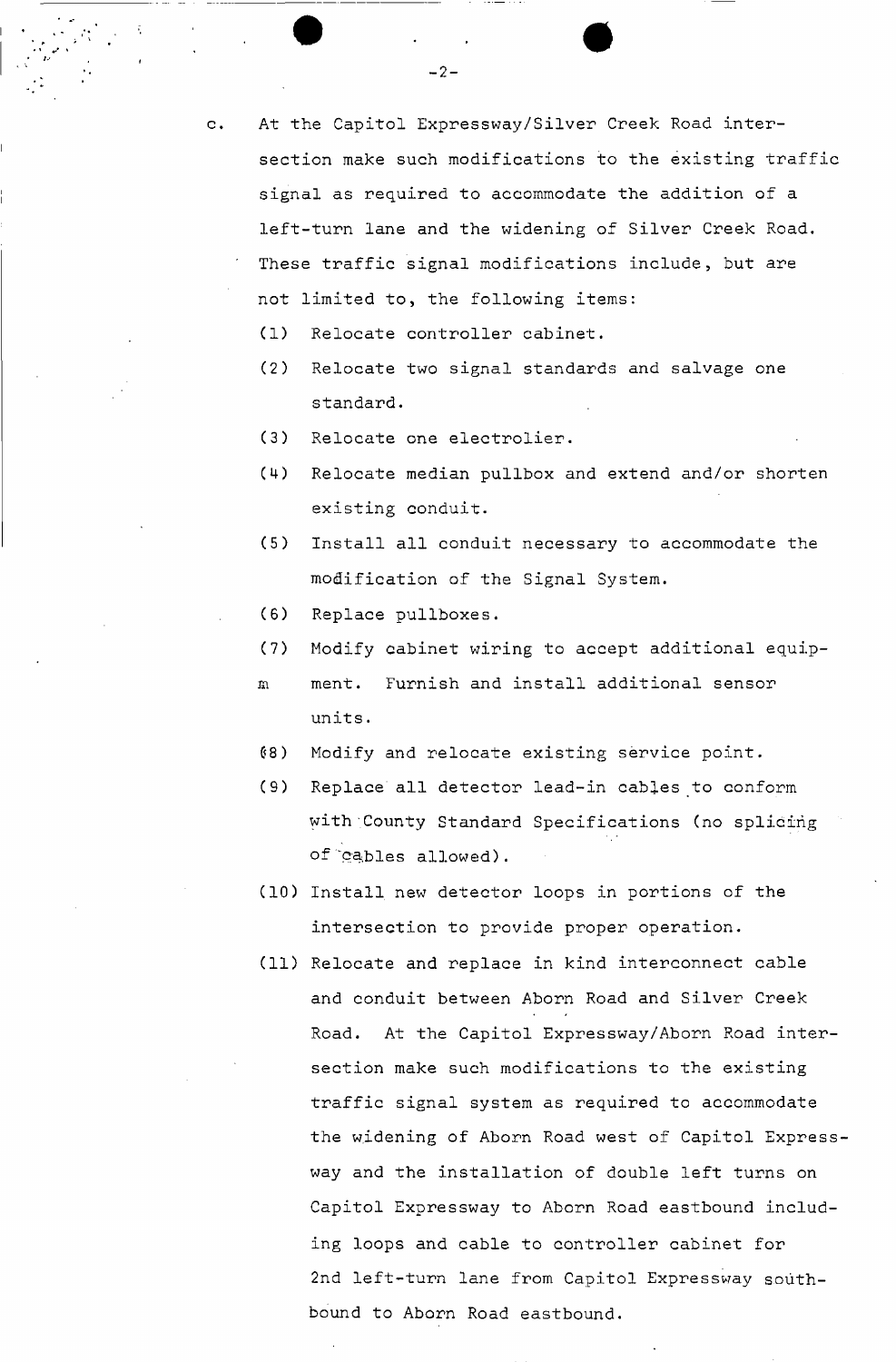d. Install roadway improvements at the northerly leg of the Capitol Expressway-Silver Greek Road intersection, including pavement consisting of 15" AC - deep lift, curb and gutter and drainage facilities.

-3-

- e. Install a County approved speed change lane from Aborn Road to Silver Creek Road.
- f. Construct roadway improvements including pavement, curb and gutter and drainage facilities on the westerly leg of the Aborn Road-Capitol Expressway intersection to a point 57 ft. parallel and westerly of the centerline of Capitol Expressway. Such improvements to extend in a westerly direction as approved by City of San Jose.
- $2.$ Public Hearings and Environmental Statements. Developer shall conduct all public hearings and prepare all environmental statements that may be required for said project by existing legislation.
- $3.$ Plans, Specifications and Estimates.
	- a. Developer shall prepare final plans and specifications for all roadway work including drainage within Capitol Expressway, as outlined in Section 1 of this agreement. Such plans and specifications shall conform to County standards, policies and procedures. County approval on all plans and specifications will be required before advertising, and all work by developer is subject to an encroachment permit.
	- b. County will prepare final plans and specifications for the modification of the existing traffic signal, at Silver Creek Road and Aborn Road, including, but not limited to, underground conduits, safety lighting and loops. County will also check plans for all remaining improvements installed under this agreement for conformance with County Standards.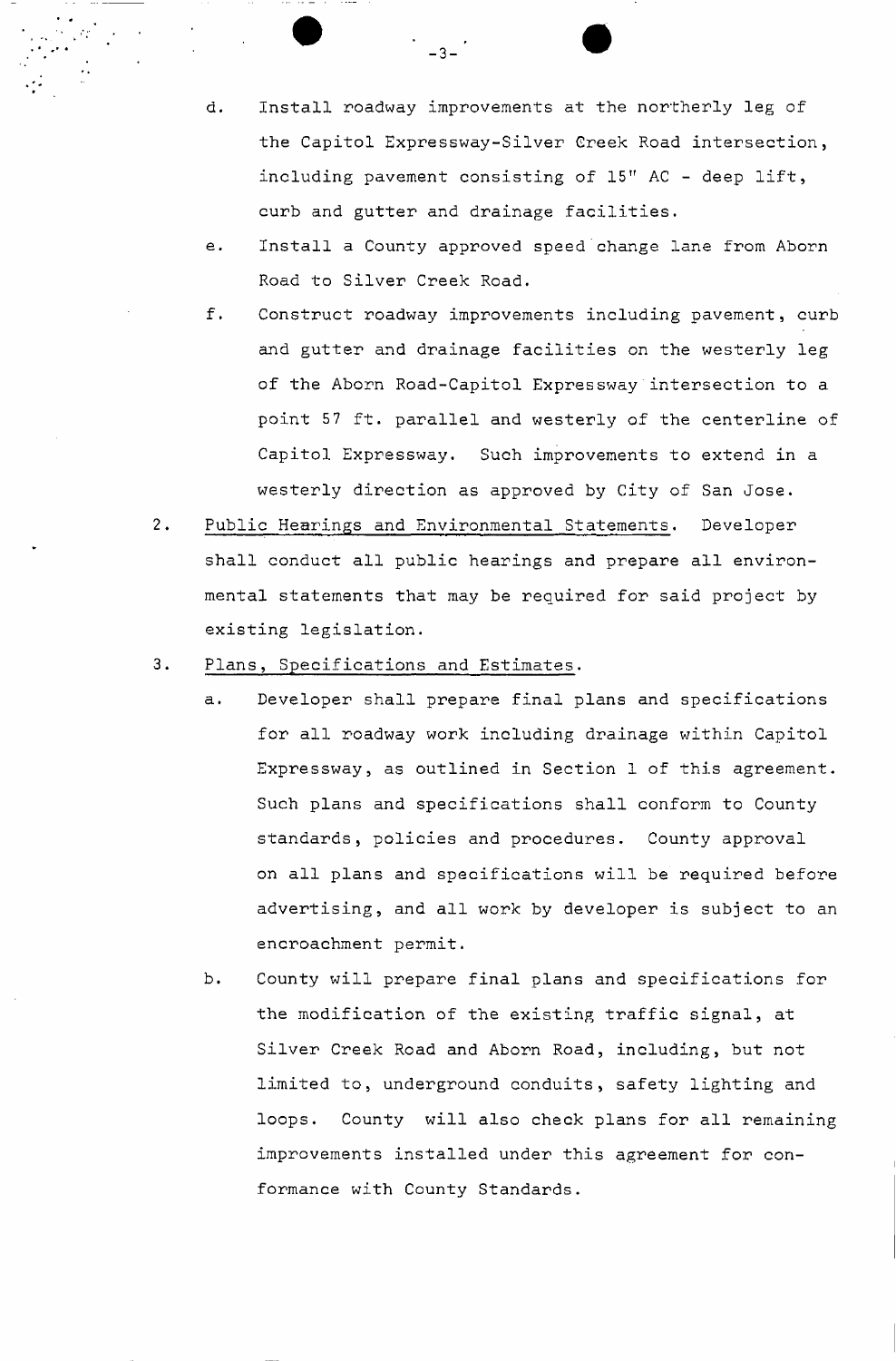c. County will provide inspection of all work within Capitol Expressway.

In addition, in consideration for the engineering and inspection work performed by County, developer agrees to pay to County:

- a. 15% inspection fee for all improvements installed under this agreement. The inspection fee is estimated at \$30,000.
- b. A plan checking fee estimated to be \$3,000, based on actual time charges.
- c. An engineering fee for the design of all electrical work based on actual time charges, the estimated amount of which is \$8,000. County agrees that the fee under this subparagraph c shall' not exceed \$10,000.
- 4. Deposit and final accounting. Within 30 days after execution of this agreement, developer shall pay County the sum of \$41,000, as a deposit.

Upon completion of the project, County shall render a complete Final Accounting to developer. If the Final Accounting shows, the total developer's cost exceeds the amount of the deposit, developer shall pay any difference to County within 30 days after the Final Accounting. If the total developer's cost is smaller than the amount deposited, County shall refund the difference within 30 days after the Final Accounting.

5. Insurance. Developer shall take out and maintain during the term of this agreement a separate policy of insurance naming as additional insured the County of Santa Clara and the members of the Board of Supervisors of the County of Santa Clara, individually and collectively, and the officers, agents and employees of the County of Santa Clara. Said policy shall provide coverage to the above named insured for all activities or omissions of Lessee or supervisory acts of the officers and employees of the County of Santa

 $-4-$ 

?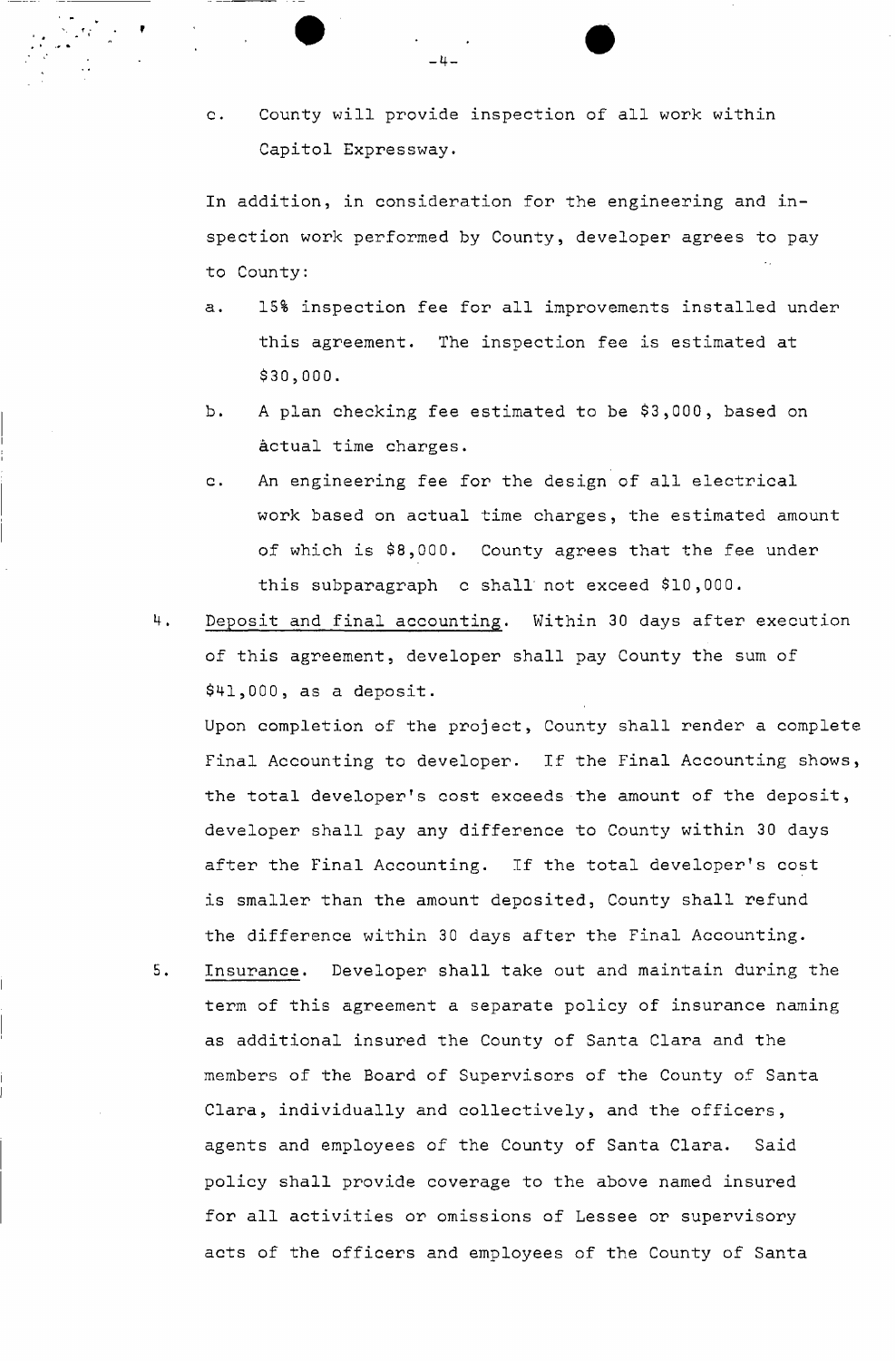Clara with respect to this lease. Said policy shall insure both bodily injury to the limits of Five Hundred Thousand Dollars (\$500,000.00) for each person and Five Hundred Thousand Dollars (\$500,000.00) for each occurrence, and property damage to the limit of Fifty Thousand Dollars (\$50,000.00) for each occurrence with an aggregate amount of not less than Two Hundred Thousand Dollars (\$200,000.00); and said policy shall provide that the coverage afforded shall be primary coverage to the full limit of liability stated in the declarations; and if the County of Santa Clara, its members of the Board of Supervisors, individually and collectively, and the officers, agents and employees of the County of Santa Clara, individually and collectively, have other insurance against the loss covered by said policy, that other insurance shall be excess insurance only.

 $-5 -$ 

6. Indemnity. The developer shall assume the defense and indemnify and save harmless the County, its officers, agents and employees, from every expense, liability or payment by reason of injury "including death" to persons, to damage to property suffered through any act or omission, including passive negligence or act of negligence, or both, of the developer, his employees, agents, contractors, subcontractors, or anyone directly or indirectly employed by either of them, or arising in  $\longrightarrow$  way from the work called for by this agreement, on any part of the premises, including the performance or nonperformance of the work. This provision shall not be deemed to require the developer to indemnify the County against the liability for damage arising from the sole negligence to willful misconduct of the County or its agents, servants or independent contractors who are directly responsible to the County.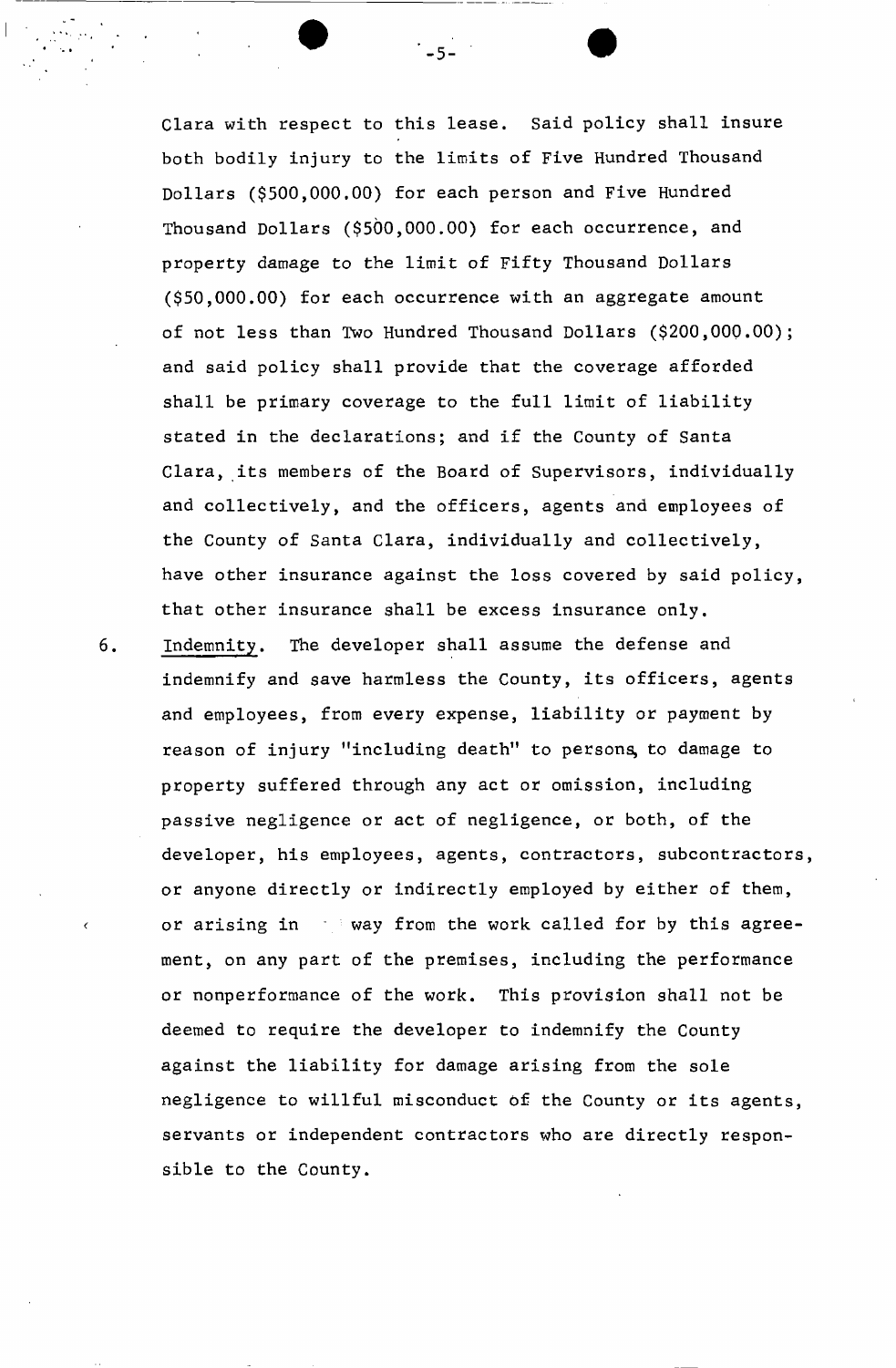- Ownership. Upon completion of the work, County shall  $7.$ become the sole owner of all improvements constructed by developer under this agreement.
- 8. Maintenance. Upon completion of the work, County shall maintain at its own cost all improvements constructed under this agreement.
- $9.$ Developer shall solicit bids and award the contract. All costs of construction of the improvements installed under this agreement shall become the sole obligation of Developer; County is not responsible to pay for any portion of such costs.
- Developer agrees to meet his obligation to his contractor 10. and make promptly payments for all labor and materials being part of the improvements installed under this agreement, so that County is held harmless and without liability to said parties. Developer agrees to defend and indemnify

 $-6-$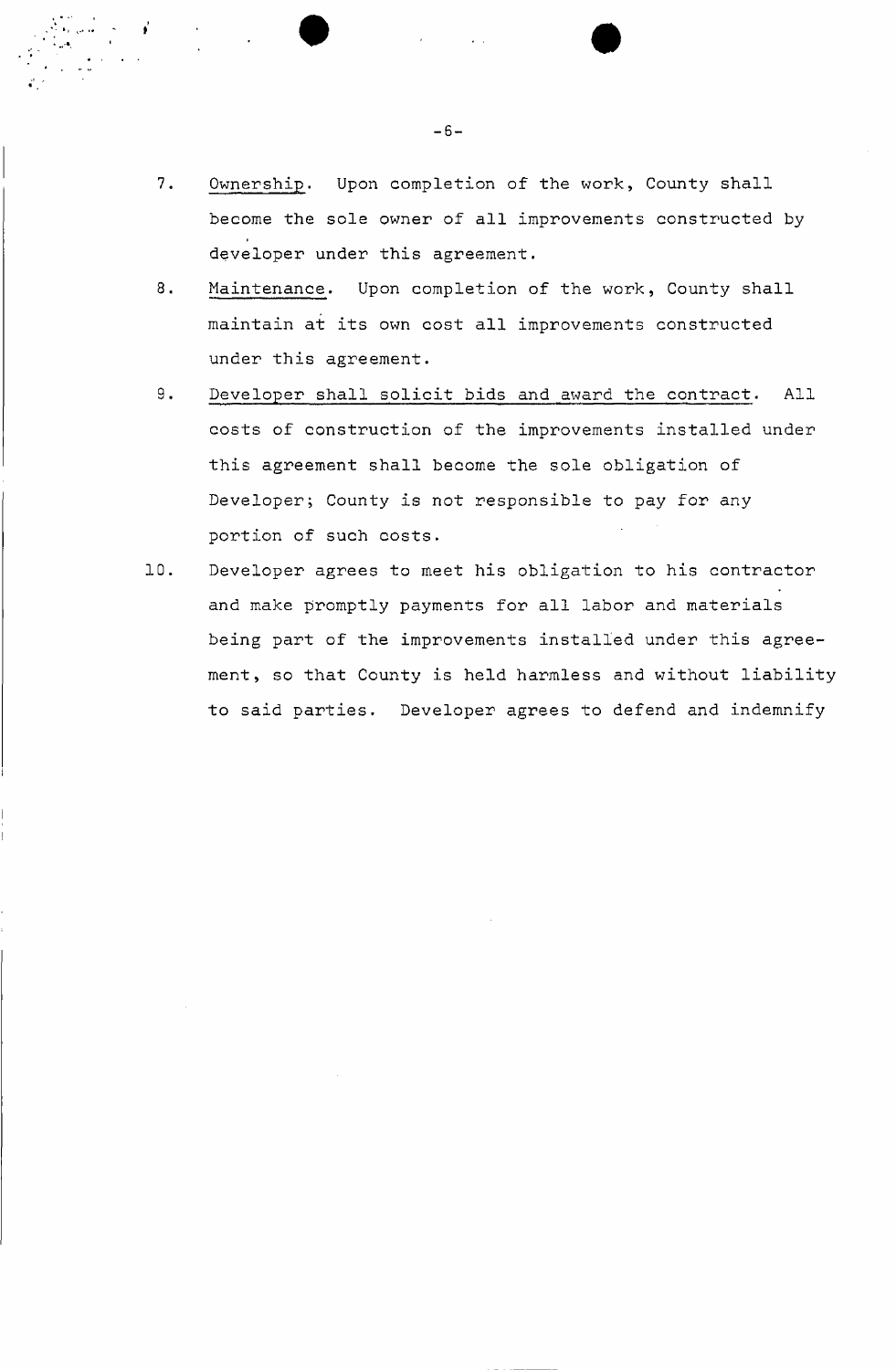County in the event County should suffer suit at law or damages of any kind as a result of Developer's failure to meet his obligations.

IN WITNESS WHEREOF, County has executed this agreement as of **FEB 2 6 19/9** 

COUNTY OF SANTA CLARA By Chairperson **Board** of Supervisors

ATTEST:

DONALD M. RAINS, Cler Board of Supervisors

IN WITNESS WHEREOF, Developer has executed this agreement cas of

<u>Vanuary</u> 10, 1979

A E Properites, Inc. a California corporation general partner

By: Mauted U. e President By:

*i,"* 

APPROVED AS TO FORM:

Verte Herbert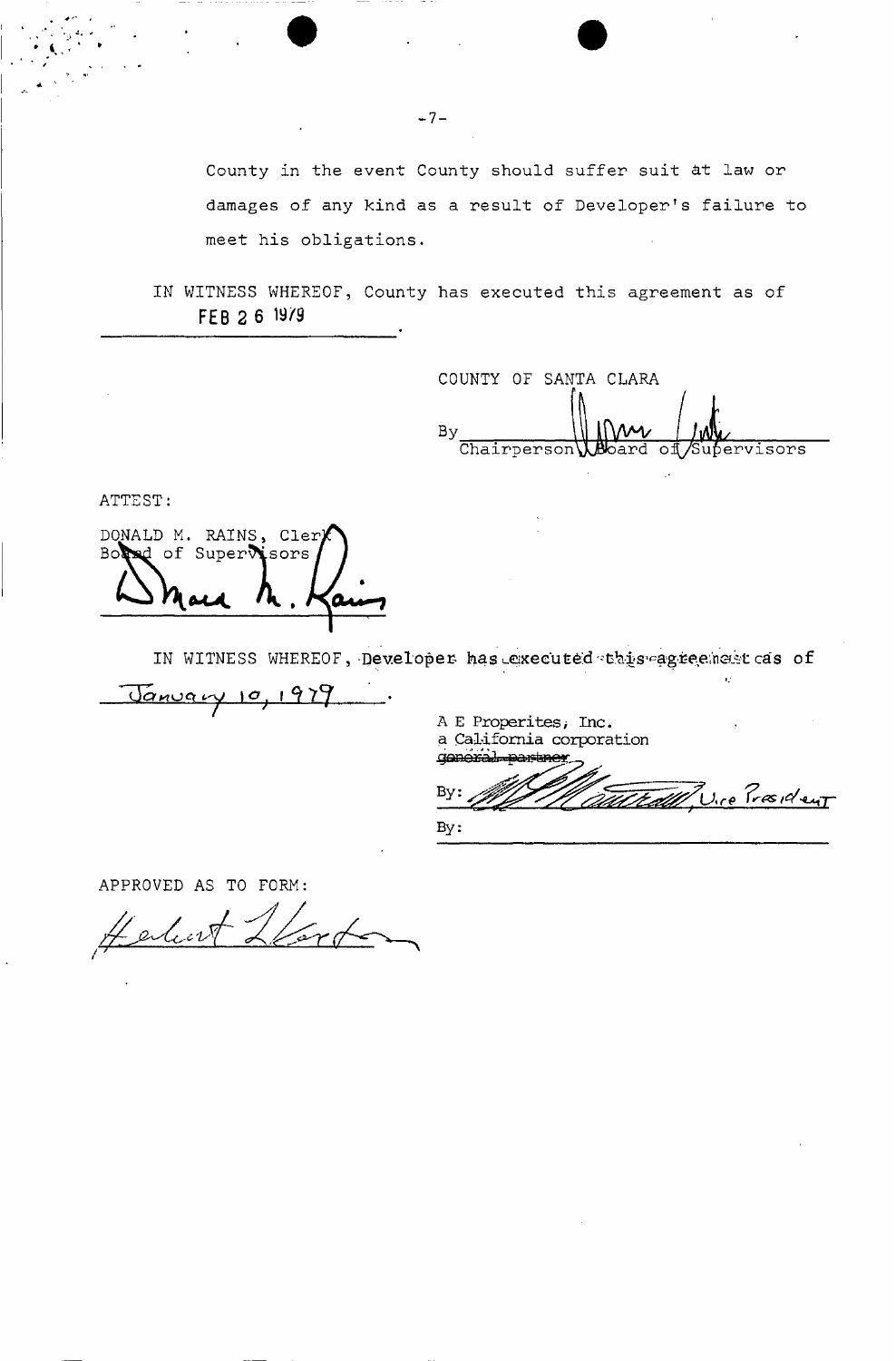

LOCATION MAP

SCALE l"=500'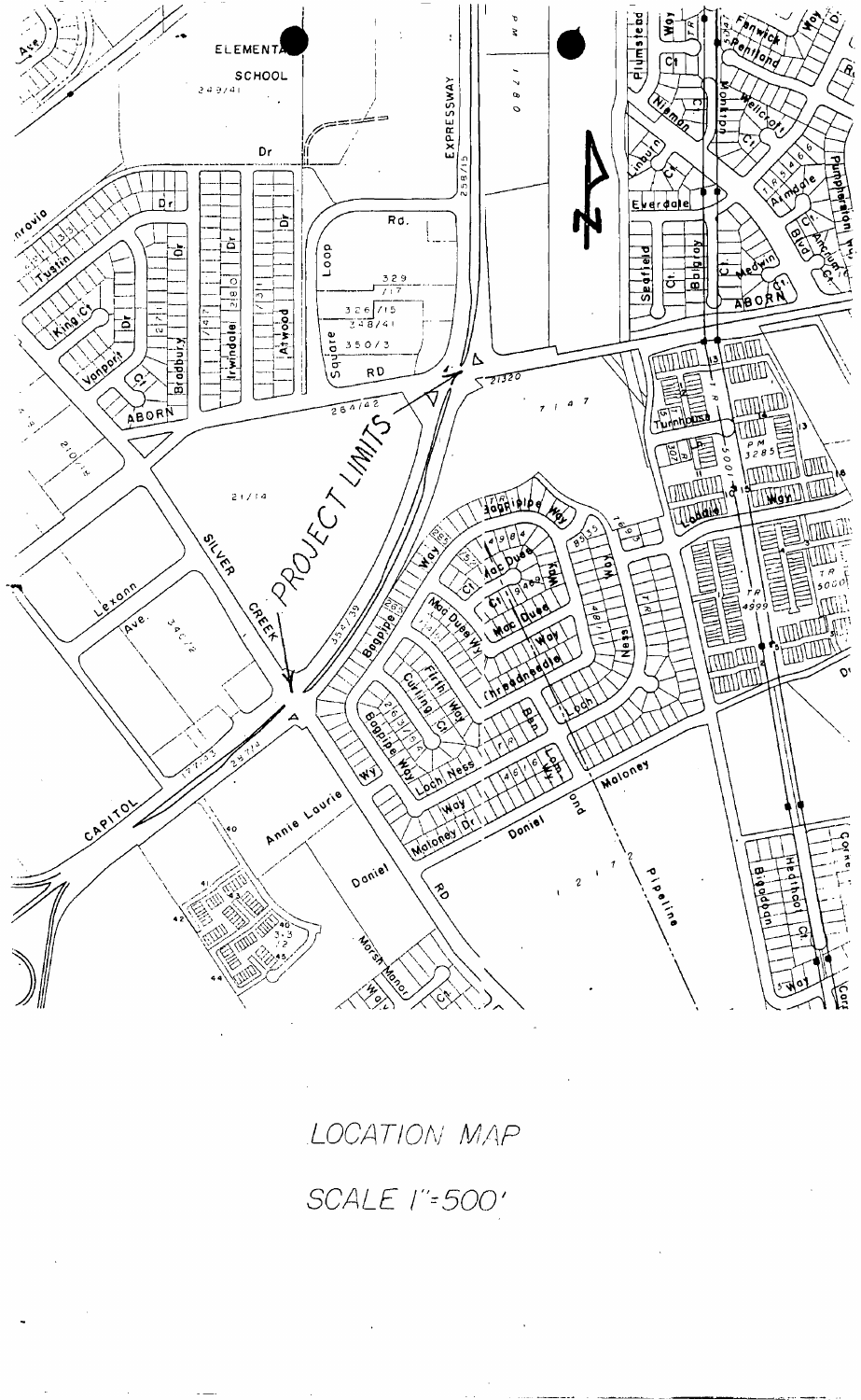# **memorandum**

| Werner Schroeder, Transportation Agcy.                                                 | Clerk of the Board/ea |
|----------------------------------------------------------------------------------------|-----------------------|
| <b>ISUBJECT</b><br>Agreement with AE Properties, Inc., for                             | $^{DATA}$ 2/28/79     |
| Improvements on Capitol Expressway bet.<br>Silver Creek & Aborn Roads, Item 7, 2/26/79 |                       |

**Per your request, enclosed please find original and 2 copies of above subject agreement for further processing. A copy has been sant to A.E. Properties, Inc.** 

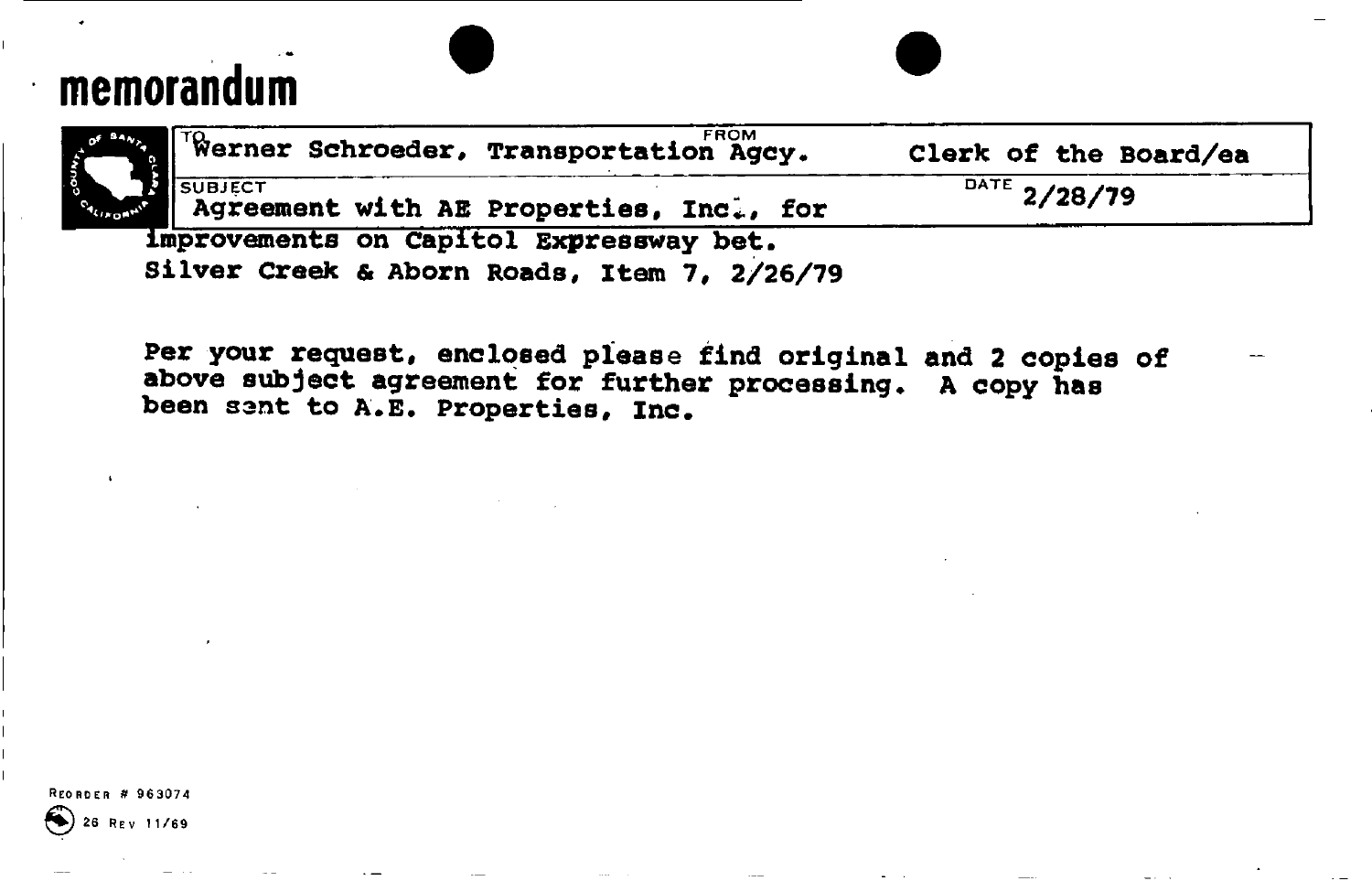| County of Santa Clara | TRANSMITTED FOR AGENOR OF                   | <b>Transportation Agency</b><br>1555 Berger Drive<br>San Jose, California 95112 |
|-----------------------|---------------------------------------------|---------------------------------------------------------------------------------|
| California            | FEB26<br>$B \ R$                            |                                                                                 |
|                       | <b>COUNTY EXECUTIVE OFFICE</b>              |                                                                                 |
|                       | TRANSMITTAL MEMORANDUM                      | S.D.                                                                            |
|                       | Page $1$ of $2$<br>DATE:                    | 1979<br>February 6,                                                             |
| FOR: D                | BOARD OF SUPERVISORS AGENDA OF              | $February$ $26$ ,<br>1979                                                       |
| FROM                  | MONTINI, TRANSPORTATION DEVELOPMENT         |                                                                                 |
| $mmT$ $\sim$          | er seiniri er sauma olana ann ar pooppomire |                                                                                 |

TITLE: AGREEMENT BETWEEN THE COUNTY OF SANTA CLARA AND AE PROPERTIES FOR IMPROVEMENTS ON CAPITOL EXPRESSWAY BETWEEN SILVER CREEK ROAD AND ABORN ROAD

#### DESCRIPTION:

#### Recommended Action

Execute the attached agreement. There are no net financial obligations to the County since the County will be reimbursed for services rendered, which are estimated to amount to \$41,000.

The total estimated cost of all of the improvements installed under this agreement is \$200,000, all of which will be paid for by the developer.

#### Reasons for Recommendation

Under the agreement the developer (AE Properties) will make certain improvements, including adding a left-turn lane at Capitol Expressway and Silver Creek Road together with modification of the existing traffic signal. Improvements also include the installation of a speed change lane between Silver Creek Road and Aborn Road. These improvements are to mitigate the effects of a potential 20 acres of commercial development bounded by Capitol Expressway, Silver Creek Road and Aborn Road. According to the agreement the County staff will provide the design of the signal modifications and the inspection for all of the proposed improvements.

#### Background

Capitol Expressway between Silver Creek Road and Aborn Road exists as a 4-lane divided highway. Because of'the anticipated increase of traffic due to the 20-acre commercial development the developer is required to add at his own cost an additional traffic lane for left turns from Capitol Expressway to the development. Under existing policy for spacing of access openings the developer is entitled to one private driveway opening for right turns only. This private driveway opening is located approximately pne-half way between Silver Creek Road and Aborn Road. For safety purposes the developer must install a new speed change lane on Capitol Expressway.  $\lambda$   $\lambda$   $\Lambda$ 

| $F = 1$ $F = 1$<br>APPROVED: | $\mathsf{W}$<br>DIRECTOR | COUNTY EXECUTIVE |  |
|------------------------------|--------------------------|------------------|--|
| AGENDA DATA: DATE:           |                          | BOARD ACTION:    |  |
|                              | ITEM NO:                 |                  |  |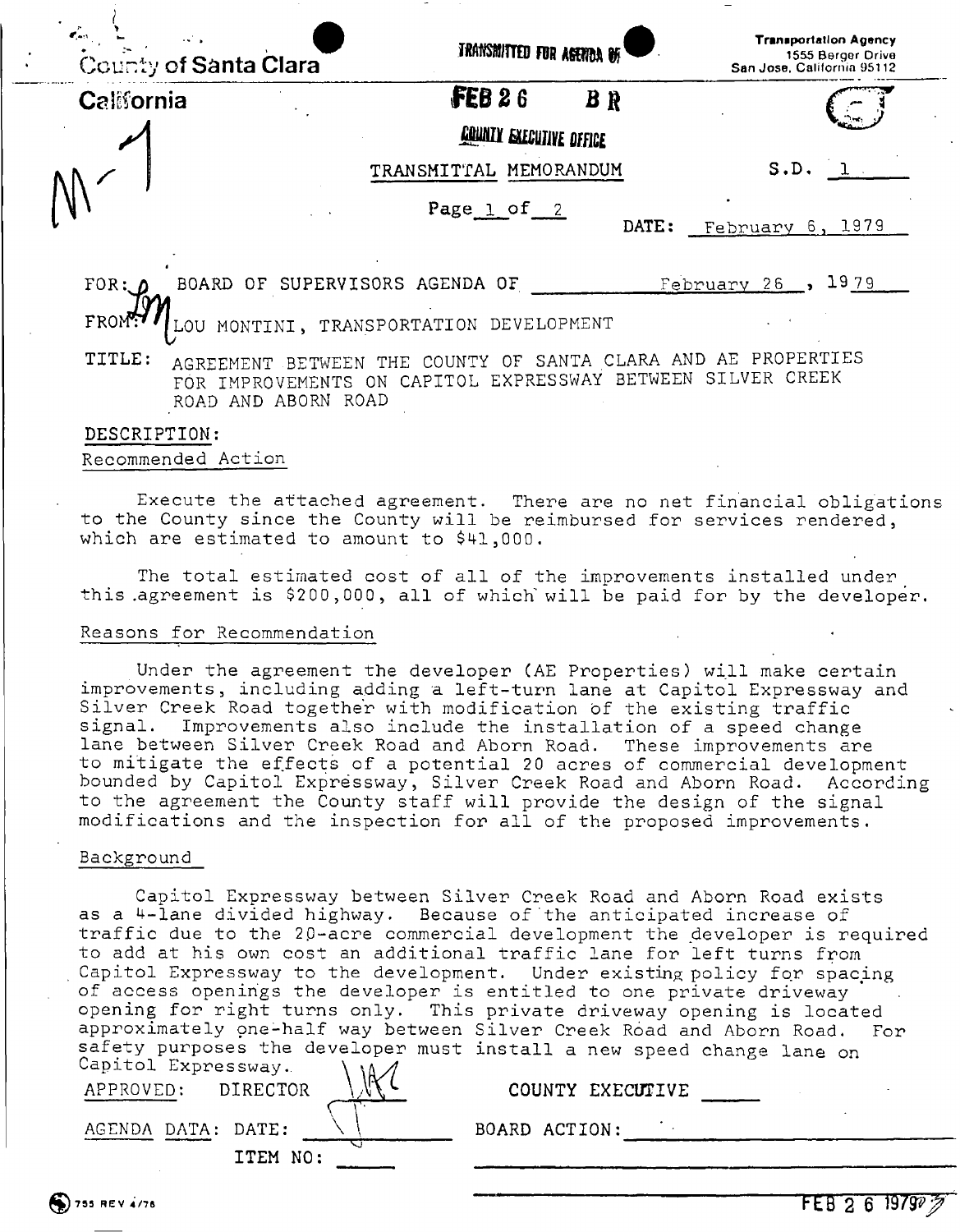# TRANSMITTAL MEMORANDUM

# Page 2 of 2

DATE: **Fphrnar y P 1Q7 <sup>Q</sup>**

## DATE OF AGENDA: February 26, 1979

TITLE: AGREEMENT BETWEEN THE COUNTY OF SANTA CLARA AND AE PROPERTIES FOR IMPROVEMENTS ON CAPITOL EXPRESSWAY BETWEEN SILVER CREEK ROAD AND ABORN ROAD

#### Consequences of Negative Action

The County will not be reimbursed for expenditures relating to the design and inspection of the needed modification of the traffic signal.

#### Steps following Approval

Return the executed original to the Transportation Agency, attention: Werner Schroeder.

LM:WS:vlt

attachments

cc: Tri-State Engineering George McKissick, Department of Public Works, City of San Jose NLC

 $@6077$  REV 2/69